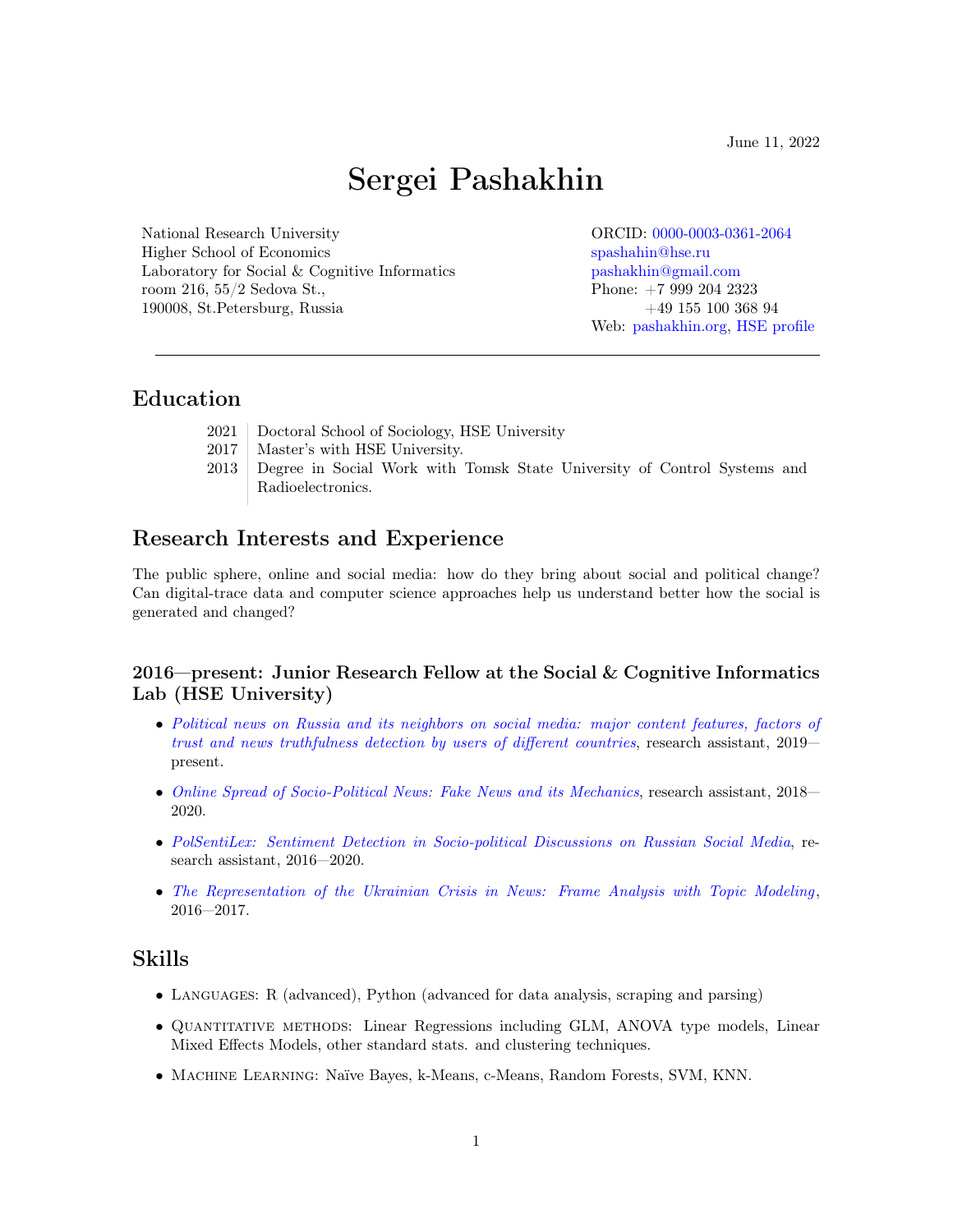- ∙ Social Network Analysis (intermediate) in R and Python.
	- + Experienced in text-as-data:
- ∙ Topic Modeling: Latent Dirichlet Allocations (confident), Structural Topic Model (confident).
- ∙ General text mining techniques from computational linguistic mostly in the R environment and some Python.
	- $+$  SOFTWARE:
- ∙ I strive to use only open source and open science tools.
- ∙ GNU Emacs, org-mode, LATEX, Graphviz, pandoc, hugo, Git, Make, RStudio, Jupyter, conda.

# Peer-Reviewed Papers

#### 2022

∙ [Following the Lead When Nothing is Certain? Exploring the Image of Russia in Kazakhstani and](http://doi.org/10.1007/978-3-030-93715-7_27) [Ukrainian Digital News Media,](http://doi.org/10.1007/978-3-030-93715-7_27) in: Digital Transformation and Global Society with Anastasia Prytkova & Sergei Koltcov.

#### 2021

- ∙ [Public agenda fragmentation beyond established democracies: the case of Russian online publics](https://doi.org/10.1080/19409419.2021.1995277) [in 2017,](https://doi.org/10.1080/19409419.2021.1995277) in: Russian Journal of Communication.
- ∙ [Coverage of Presidential Elections in Kazakhstan and Ukraine by Russian Media,](https://doi.org/10.17976/jpps/2021.06.07) in: Polis. Political Studies (in Russian) with Olessia Koltsova, Daria Judina, Alina Kolycheva.
- ∙ [Modeling Cascade Growth: Predicting Content Diffusion on VKontakte,](http://doi.org/10.1007/978-3-030-64877-0_12) in: Networks in the Global World V with Anna Moroz & Sergei Koltsov.
- ∙ ['Alien Elections': Neighboring State News on the 2018 Russian Presidential Elections,](http://doi.org/10.17323/1726-3247-2021-1-71-91) in: Journal of Economic Sociology (in Russian) with Anastasia Kazun.

#### 2020

- ∙ [PolSentiLex: Sentiment Detection in Socio-political Discussions on Russian Social Media,](http://doi.org/10.1007/978-3-030-59082-6_1) in: Artificial Intelligence and Natural Language (AINL20) with Olessia Koltsova, Svetlana Alexeeva & Sergei Koltsov.
- ∙ [Fast Tuning of Topic Models: An Application of R´enyi Entropy and Renormalization Theory,](https://www.mdpi.com/2504-3900/46/1/5) in: Proceedings of the 5th International Electronic Conference on Entropy and Its Applications with Sergei Koltsov & Vera Ignatenko.
- ∙ [How many clusters? An Entropic Approach to Hierarchical Cluster Analysis,](http://doi.org/10.1007/978-3-030-52243-8_40) in: Computing Conference 2020 with Sergei Koltsov & Vera Ignatenko.

### 2019

∙ [Agenda divergence in a developing conflict: Quantitative evidence from Ukrainian and Russian](https://doi.org/10.1177/1750635219829876) [TV newsfeeds,](https://doi.org/10.1177/1750635219829876) in: Media, War & Conflict with Olessia Koltsova.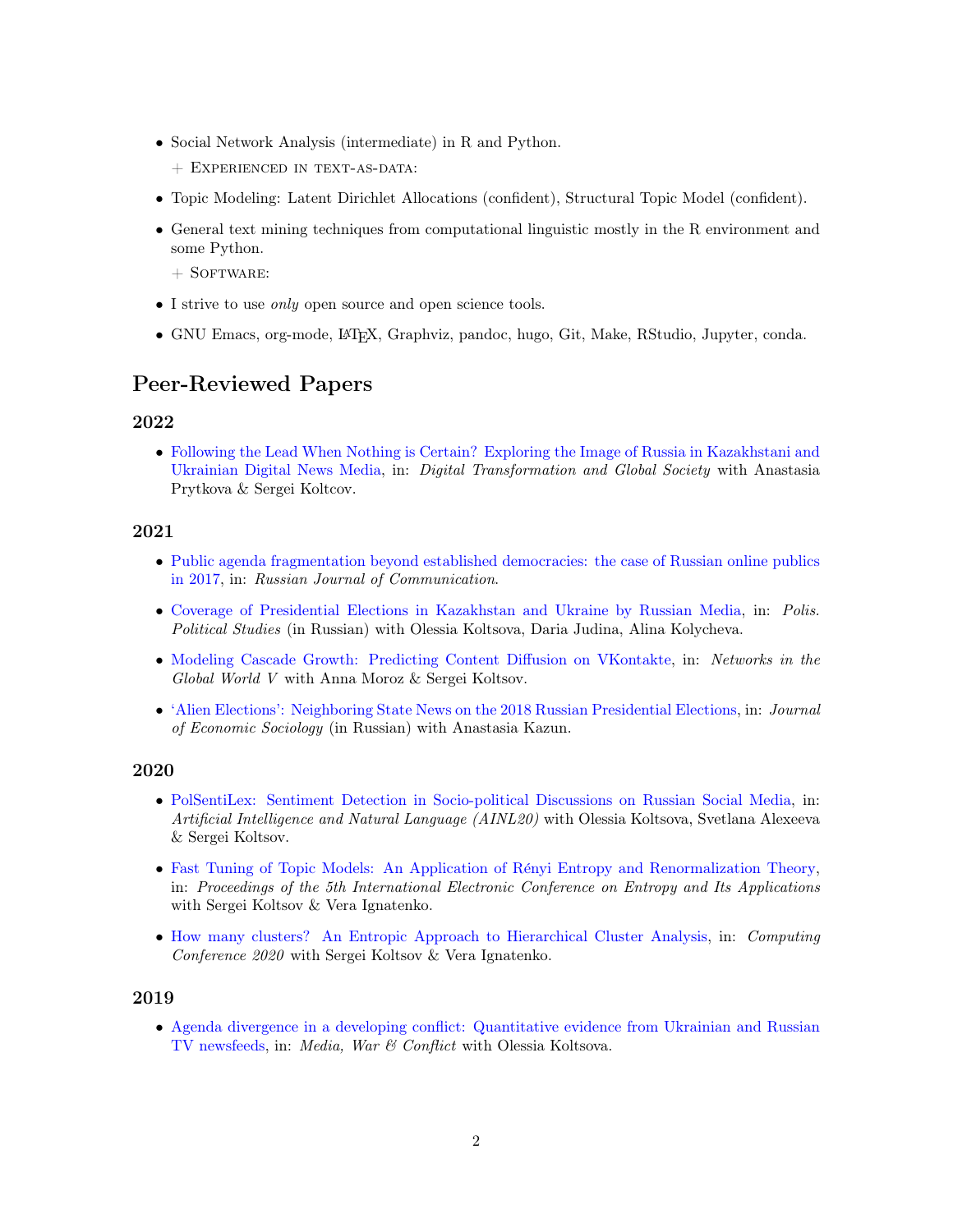### 2018

∙ [A Full-Cycle Methodology for News Topic Modelling and User Feedback Research,](http://doi.org/10.1007/978-3-030-01129-1_19) in: SocInfo 2018 with Sergei Koltsov & Sofia Dokuka.

### 2016

∙ [Topic Modelling for Frame Analysis of News Media,](https://fruct.org/publications/abstract-AINL-FRUCT-2016/files/Pas.pdf) in: Proceedings of the Artificial Intelligence and Natural Language AINL FRUCT 2016 Conference.

# Professional Service

### **Conferences**

- ∙ Organizing Committee: Social Informatics 2018, DTGS 2021, Social Informatics 2022 (PC).
- ∙ Reviewer: ICA, Social Informatics, Internet Science, CMSTW, DTGS.

### Journals

∙ Reviewer: PLOS ONE, Media and Communication.

### Associations

∙ 2018—present: member of [International Communication Association.](https://www.icahdq.org/member/pashakhin) Divisions: Computational Methods, Political Communication.

# Teaching

| $2021$ -present | Research Seminar "Data Analytics for Politics and Society" (HSE, MA) |
|-----------------|----------------------------------------------------------------------|
|                 | Python Programming (HSE, MA)                                         |
|                 | "Python Generation:" course for beginners (HSE, elective)            |
|                 | Mentor's Seminar "Social Data Analytics" (HSE, MA)                   |
|                 | Data Analysis (HSE, MA)                                              |
|                 | Introduction to Digital Social Studies (HSE, honours track)          |
| 2019-2021       | Data Analysis with Python (HSE, MA and PhD programs)                 |
|                 | Python Programming Language and Social Networks (HSE, MA)            |
| 2018–2019       | Social Media Analytics (HSE, BA program).                            |

# Presentations and Conferences

### 2022

∙ Authoritarian Publics: Agenda Fragmentation. Social Media Impact on International Affairs May 22–25 / Germany, Bonn.

### 2021

- ∙ Public agenda fragmentation beyond established democracies: the case of Russian online publics in 2017. St. Petersburg International Conference on Inequality and Diversity / Online
- ∙ Following the Lead when Nothing is Certain? Exploring the Image of Russia in Kazakhstani and Ukrainian Digital News Media. *Digital Transformation & Global Society.* DTGS 2021 / Online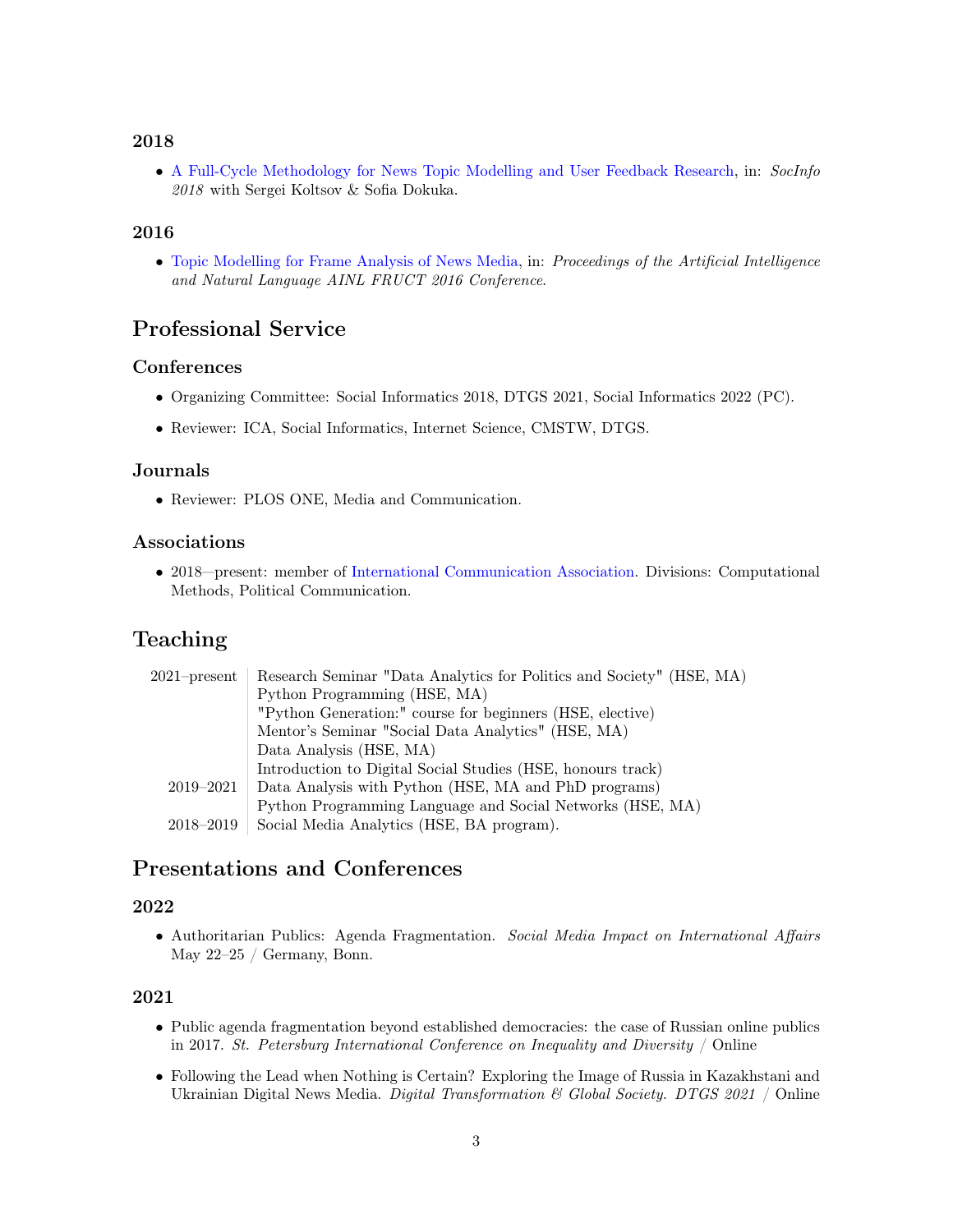#### 2020

- ∙ 'Alien Elections': Ukrainian News Media on the 2018 Russian Presidential Elections. St. Petersburg International Conference on Inequality and Diversity / Online
- ∙ PolSentiLex: Sentiment Detection in Socio-political Discussions on Russian Social Media. Artificial Intelligence and Natural Language. AINL 2020 / Online.

#### 2019

- ∙ Media Diets and News Agendas Online: A Case of the 2017 Protests in Russia 19th Annual Aleksanteri Conference "Technology, Culture, and Society in the Eurasian Space" / Helsinki, Finland.
- ∙ Media Diets and News Agendas Online: A Case of the 2017 Protests in Russia St. Petersburg Conference on Inequality and Diversity / St. Petersburg, Russia.
- ∙ Topic Modelling as an Instrument of Soft Clustering in Social Sciences HSE Digital Humanities  $Mee$ t-up / Moscow, Russia.

### 2018

- ∙ A Full-Cycle Methodology for News Topic Modelling and User Feedback Research 10th International Conference on Social Informatics. SocInfo 2018 / Saint Petersburg, Russia.
- ∙ Agenda Divergence in a Developing Conflict: A Quantitative Evidence from a Ukrainian and a Russian TV Newsfeeds (with Olessia Koltsova) 68th Annual ICA Conference: Voices / Praque, Czech Republic.

#### 2017

∙ The Representation of Ukrainian Crisis in News: Frame Analysis with Topic Modelling. 5th International Conference Comparative Media Studies in Today's World: Media Transformations in Times of Technological Boom and Political Polarization / Saint Petersburg, Russia.

#### 2016

∙ Topic Modelling for Frame Analysis of News Media Artificial Intelligence and Natural Language. AINL 2016 / Saint Petersburg, Russia.

### Awards and Scholarships

#### 2022

∙ Top Paper Award from the Political Communication Division of the International Communication Association.

### 2021

∙ Best Paper Award by National Association of Media Scholars for the paper "Alien Elections': Ukrainian News Media on the 2018 Russian Presidential Elections.'